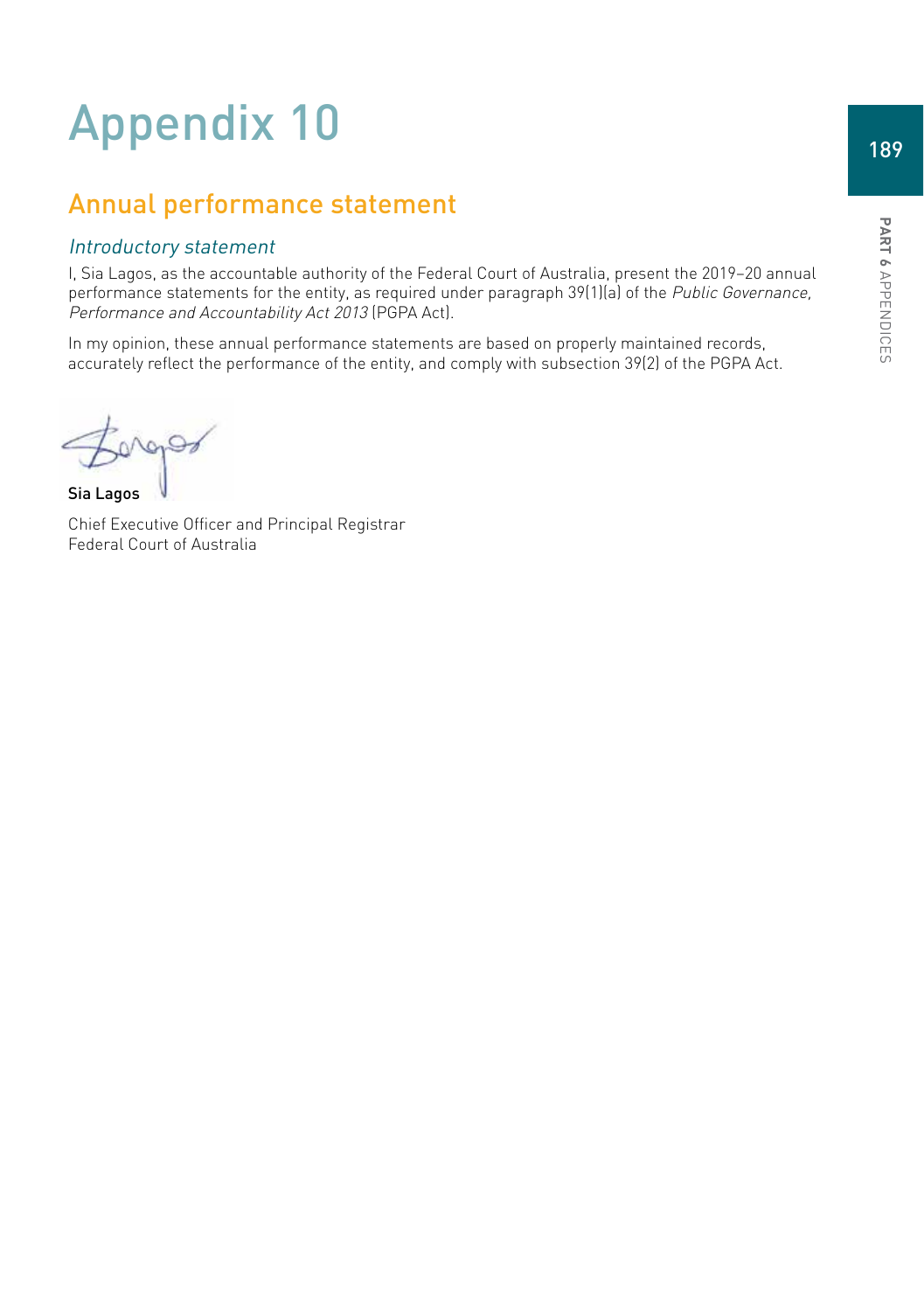#### Outcome 1

#### Program 1.1: Federal Court of Australia

Apply and uphold the rule of law for litigants in the Federal Court of Australia and parties in the National Native Title Tribunal through the resolution of matters according to law and through the effective management of the administrative affairs of the Court and Tribunal.

## Outcome 2

#### Program 2.1: Family Court of Australia

Apply and uphold the rule of law for litigants in the Family Court of Australia through the resolution of family law matters according to law, particularly more complex family law matters, and through the effective management of the administrative affairs of the Court.

## Outcome 3

#### Program 3.1: Federal Circuit Court of Australia

Apply and uphold the rule of law for litigants in the Federal Circuit Court of Australia through more informal and streamlined resolution of family law and general federal law matters according to law, through the encouragement of appropriate dispute resolution processes and through the effective management of the administrative affairs of the Court.

## Outcome 4

#### Program 4.1: Commonwealth Courts Corporate Services

Improved administration and support of the resolution of matters according to law for litigants in the Federal Court of Australia, the Family Court of Australia and the Federal Circuit Court of Australia and parties in the National Native Title Tribunal through efficient and effective provision of shared corporate services.

#### Program 4.2: Commonwealth Courts Registry Services

Improved administration and support of the resolution of matters according to law for litigants in the Federal Court of Australia, the Family Court of Australia and the Federal Circuit Court of Australia and parties in the National Native Title Tribunal through efficient and effective provision of shared corporate and registry services.

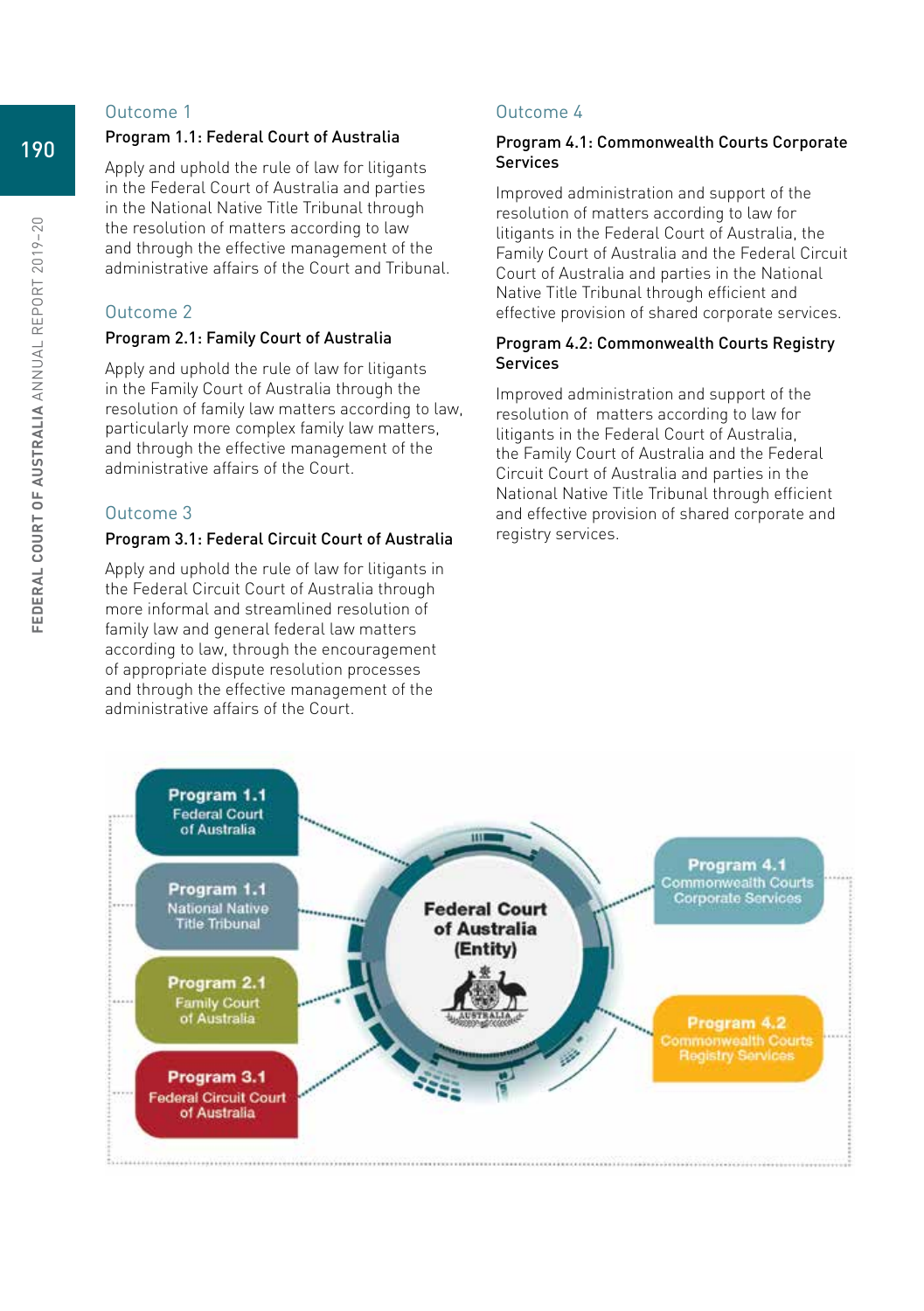| I<br>D<br>Ī                                                       |
|-------------------------------------------------------------------|
| ı                                                                 |
| l<br>t<br>ö<br>i                                                  |
|                                                                   |
| ֖֖֧֚֚֚֚֚֚֚֚֚֚֚֚֚֚֚֚֚֚֚֚֚֚֚֚֚֚֚֚֬֝֝֝֡֡֡֡֡֡֬֝֬֝֓֞֬֝֬֝֓֞֬֝֓֬֝֓֬<br>J |
|                                                                   |
| I                                                                 |
|                                                                   |
| t<br>١                                                            |
|                                                                   |
| ţ                                                                 |
| j                                                                 |
| l<br>J                                                            |
| ۱<br>C                                                            |
|                                                                   |
| ١<br>ä                                                            |
| ו<br>ו                                                            |
| j                                                                 |
| l<br>j<br>ı                                                       |
| j<br>C                                                            |
| Ī<br>I                                                            |
| i                                                                 |

The relationship between the Federal Court's Portfolio Budget Statements, corporate plan and annual performance statement The relationship between the Federal Court's Portfolio Budget Statements, corporate plan and annual performance statement

|                                                 | <b>OUTCOME1</b>                                                                                                                                                                                                                                                                                                  | <b>OUTCOME 2</b>                                                                                                                                                                                                                                                                                            | <b>OUTCOME3</b>                                                                                                                                                                                                                                                                                                                                                                                | <b>OUTCOME 4</b>                                                                                                         |                                                                                                                                                                                                                                                                                                                                                                              |
|-------------------------------------------------|------------------------------------------------------------------------------------------------------------------------------------------------------------------------------------------------------------------------------------------------------------------------------------------------------------------|-------------------------------------------------------------------------------------------------------------------------------------------------------------------------------------------------------------------------------------------------------------------------------------------------------------|------------------------------------------------------------------------------------------------------------------------------------------------------------------------------------------------------------------------------------------------------------------------------------------------------------------------------------------------------------------------------------------------|--------------------------------------------------------------------------------------------------------------------------|------------------------------------------------------------------------------------------------------------------------------------------------------------------------------------------------------------------------------------------------------------------------------------------------------------------------------------------------------------------------------|
| <b>Statements</b><br>Portfolio<br><b>Budget</b> | e4<br>Native Title Tribunal through<br>according to law and through<br>the effective management of<br>the administrative affairs of<br>and parties in the National<br>Federal Court of Australia<br>Apply and uphold the rule<br>the resolution of matters<br>of law for litigants in the<br>Court and Tribunal. | according to law, particularly<br>the administrative affairs of<br>Apply and uphold the rule<br>matters, and through the<br>Family Court of Australia<br>more complex family law<br>effective management of<br>of law for litigants in the<br>through the resolution<br>of family law matters<br>the Court. | of family law and general federal law<br>informal and streamlined resolution<br>through the effective management<br>the encouragement of appropriate<br>matters according to law, through<br>for litigants in the Federal Circuit<br>dispute resolution processes and<br>Apply and uphold the rule of law<br>Court of Australia through more<br>of the administrative affairs of<br>the Court. | shared corporate and registry services.                                                                                  | Circuit Court of Australia and parties in the National Native<br>matters according to law for litigants in the Federal Court<br>of Australia, the Family Court of Australia and the Federal<br>Improved administration and support of the resolution of<br>Title Tribunal through efficient and effective provision of                                                       |
|                                                 |                                                                                                                                                                                                                                                                                                                  |                                                                                                                                                                                                                                                                                                             |                                                                                                                                                                                                                                                                                                                                                                                                |                                                                                                                          |                                                                                                                                                                                                                                                                                                                                                                              |
|                                                 | Federal Court of Australia<br>Program 1.1                                                                                                                                                                                                                                                                        | Family Court of Australia<br>Program 2.1                                                                                                                                                                                                                                                                    | Federal Circuit Court of Australia<br>Program 3.1                                                                                                                                                                                                                                                                                                                                              | Courts Corporate<br>Commonwealth<br>Program 4.1<br>Service                                                               | Commonwealth Courts Registry<br>Program 4.2<br>Services                                                                                                                                                                                                                                                                                                                      |
|                                                 |                                                                                                                                                                                                                                                                                                                  |                                                                                                                                                                                                                                                                                                             |                                                                                                                                                                                                                                                                                                                                                                                                | $\rightarrow$                                                                                                            |                                                                                                                                                                                                                                                                                                                                                                              |
|                                                 | 85% of cases completed within<br>18 months of commencement<br>Timely completion of cases<br>Judgments to be delivered<br>within three months                                                                                                                                                                     | delivered within three months<br>Timely completion of cases<br>conclusion to be less than<br>75% of judgments to be<br>Clearance rate of 100%<br>75% of cases pending<br>12 months old                                                                                                                      | 70% of matters resolved prior to trial<br>90% of final order applications<br>disposed of within six months<br>disposed of within 12 months<br>90% of all other applications<br>Timely completion of cases                                                                                                                                                                                      | effective corporate<br>provided within the<br>agreed funding<br>services to be<br>Efficient and<br>Corporate<br>services | Less than 1% of enquiries result in a<br>the agreed funding and staffing level<br>75% of documents processed within<br>90% of documents processed within<br>All registry services provided within<br>complaint about registry services.<br>Timely processing of documents<br>Efficient registry services<br>Correct information<br>three working days.<br>five working days. |

191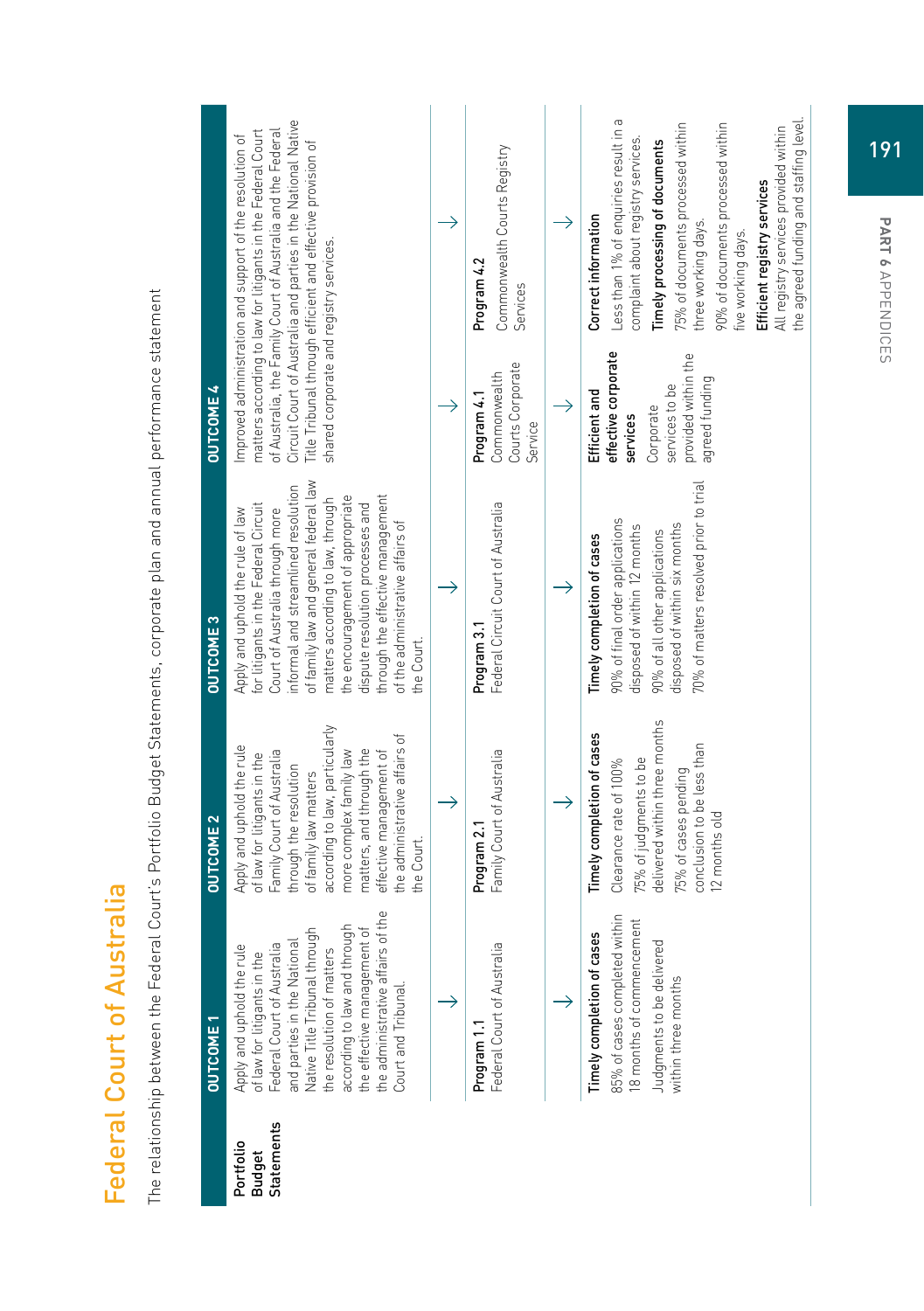| <b>OUTCOME 2</b><br><b>OUTCOME1</b> | Plan purpose<br>Corporate | GS<br>inexpensively and efficiently<br>Decide disputes according<br>to the law as quickly,<br>possible                                                       | performance<br>Annual | report: pages 16-39<br>$\overline{\mathbb{Q}}$<br>Federal Court 2019-20 annu<br>report: pages 15-38; 40-68;<br>70-80; and 193-198.<br>Analysis of performance<br>statement |
|-------------------------------------|---------------------------|--------------------------------------------------------------------------------------------------------------------------------------------------------------|-----------------------|----------------------------------------------------------------------------------------------------------------------------------------------------------------------------|
|                                     |                           | according to the law, promptly,<br>disputes by deciding matters<br>courteously and effectively<br>their most complex family<br>Help Australians resolve      |                       | Federal Court 2019-20 annual<br>Family Court 2019-20 annual<br>Analysis of performance<br>report: pages 193-198.                                                           |
| <b>OUTCOME3</b>                     |                           | and resolve disputes in an efficient<br>Provide timely access to justice<br>and cost effective manner,<br>using appropriate dispute<br>resolution processes. |                       | Federal Court 2019-20 annual<br>Federal Circuit Court 2019-20<br>annual report: pages 23-57<br>Analysis of performance<br>report: pages 193-198.                           |
| <b>OUTCOME 4</b>                    |                           | Provide efficient<br>Commonwealth<br>National Native<br>services to the<br>courts and the<br>Title Tribunal<br>and effective<br>corporate                    |                       | $2019 - 20$ annual<br>Federal Court<br>report: pages<br>performance<br>Analysis of<br>40-59; and<br>$193 - 198$                                                            |
|                                     |                           | Provide efficient and effective registry<br>services to the Commonwealth<br>courts and tribunals                                                             |                       | Federal Court 2019-20 annual report:<br>pages 59-68; and 193-198.<br>Analysis of performance                                                                               |

| 192 |  |
|-----|--|
|     |  |

**FEDERAL COURT OF AUSTRALIA** ANNUAL REPORT 2019–20

FEDERAL COURT OF AUSTRALIA ANNUAL REPORT 2019-20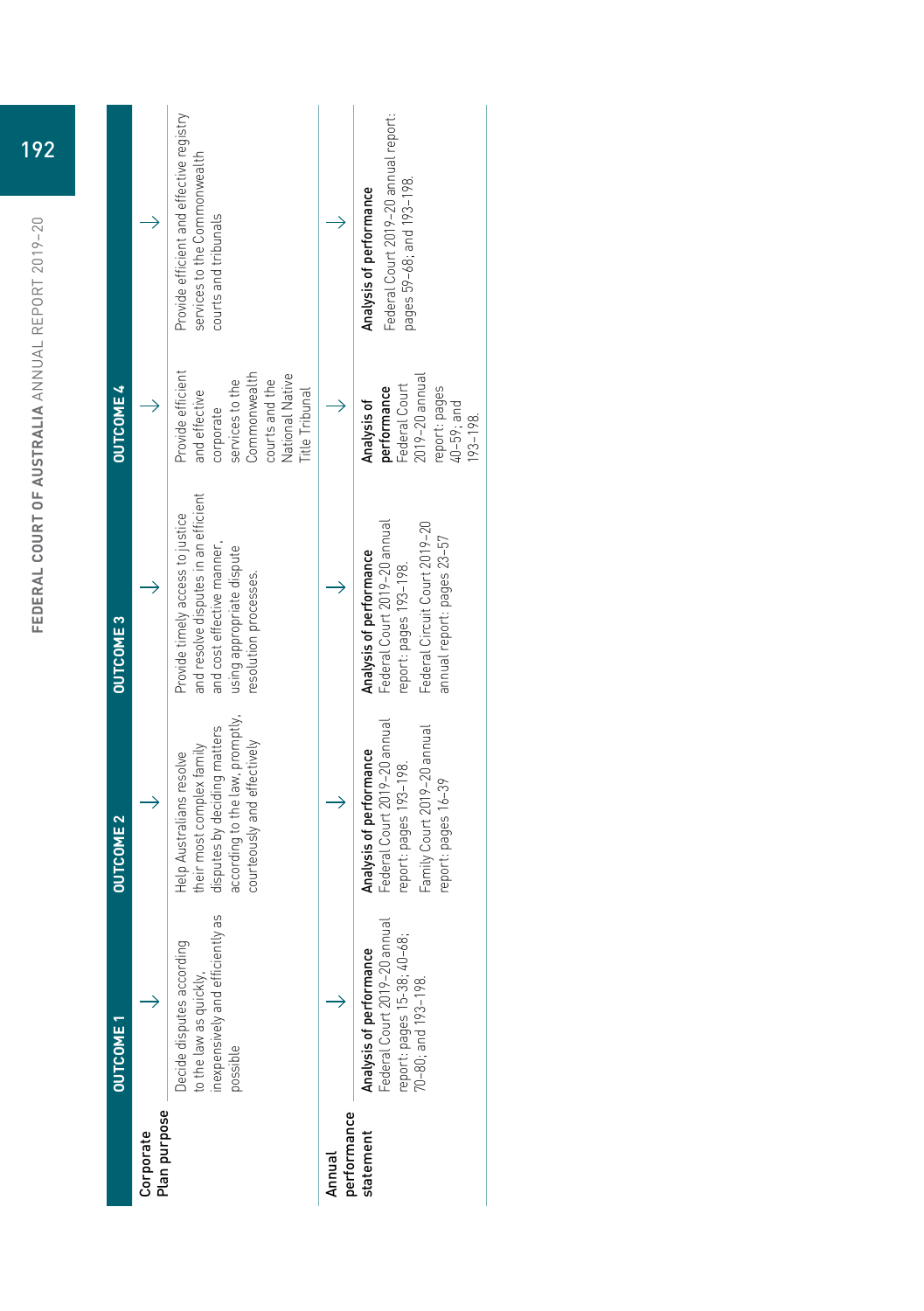193

# OUTCOME 1 Program 1.1: Federal Court of Australia

## Purpose

Decide disputes according to the law as quickly, inexpensively and efficiently as possible.

## **Delivery**

- Exercising the jurisdiction of the Federal Court of Australia.
- Supporting the operations of the National Native Title Tribunal.

## Performance criterion

#### Timely completion of cases

- 85 per cent of cases completed within 18 months of commencement.
- Judaments to be delivered within three months.

#### Criterion source

- Table 2.1.3: Performance criteria for Outcome 1, Federal Court of Australia Portfolio Budget Statements 2019–20.
- Federal Court of Australia Corporate Plan 2019–2020.

## Results

#### **TIMELY COMPLETION OF CASES**

| <b>Target</b>                                                               | <b>Result 2019-20</b>                                                            | <b>Target</b><br>status     |
|-----------------------------------------------------------------------------|----------------------------------------------------------------------------------|-----------------------------|
| 85 per cent<br>of cases<br>completed within<br>18 months of<br>commencement | 93 per cent of<br>cases were<br>completed within<br>18 months of<br>commencement | <b>TARGET</b><br><b>MET</b> |
| Judgments to be<br>delivered within<br>three months                         | 77 per cent of<br>judgments were<br>delivered in three<br>months                 | <b>TARGET</b><br><b>MET</b> |

#### Analysis

The Court met both targets in relation to timely completion of cases:

#### ■ 85 per cent of cases completed within 18 months of commencement

The Court disposed of 93 per cent of cases within 18 months of commencement. This figure includes appeals and related actions and excludes native title cases. This is well above the target rate of 85 per cent.

#### ■ Judgments to be delivered within three months

The Court has a goal of delivering reserved judgments within a period of three months. Success in meeting this goal depends upon the complexity of the case and the pressure of other business upon the Court.

During 2019–20, the Court handed down 2,313 judgments for 2,158 court files (some files involve more than one judgment being delivered, e.g. interlocutory decisions and sometimes, one judgment will cover multiple files).

This is an increase of 46 judgments from last financial year. The data indicates that 77 per cent of appeals (both full court and single judge) were delivered within three months and 79 per cent of judgments at first instance were delivered within three months of the date of being reserved.

Significant decreases in filings in 2019–20 were experienced in company winding up applications dealt with by registrars of the Court and appeals from the Federal Circuit Court.

On 25 March 2020, the Commonwealth government introduced changes to corporate insolvency and bankruptcy legislation to provide relief to companies and individuals affected by the COVID-19 pandemic, with the introduction of the Coronavirus Economic Response Package Omnibus Act 2020 (Cth).

The six months relief provided by these amendments included changes to the threshold amounts for the issue of statutory demands and bankruptcy notices to \$20,000 up from \$2,000 and \$5,000 respectively, and an increase in the time to respond to a statutory demand or a bankruptcy notice from 21 days to six months. These amendments have had a direct impact on filings in corporate insolvency and bankruptcy and specifically the workload of registrars through this period.

While filings decreased gradually for the first three quarters of the 2019–20 financial year, the onset of COVID-19 in the final quarter caused a more significant decrease in overall filings.

A detailed analysis on the performance of the Federal Court can be found in Part 3 (Report on Court performance) and Appendix 5 (Workload statistics) of this report.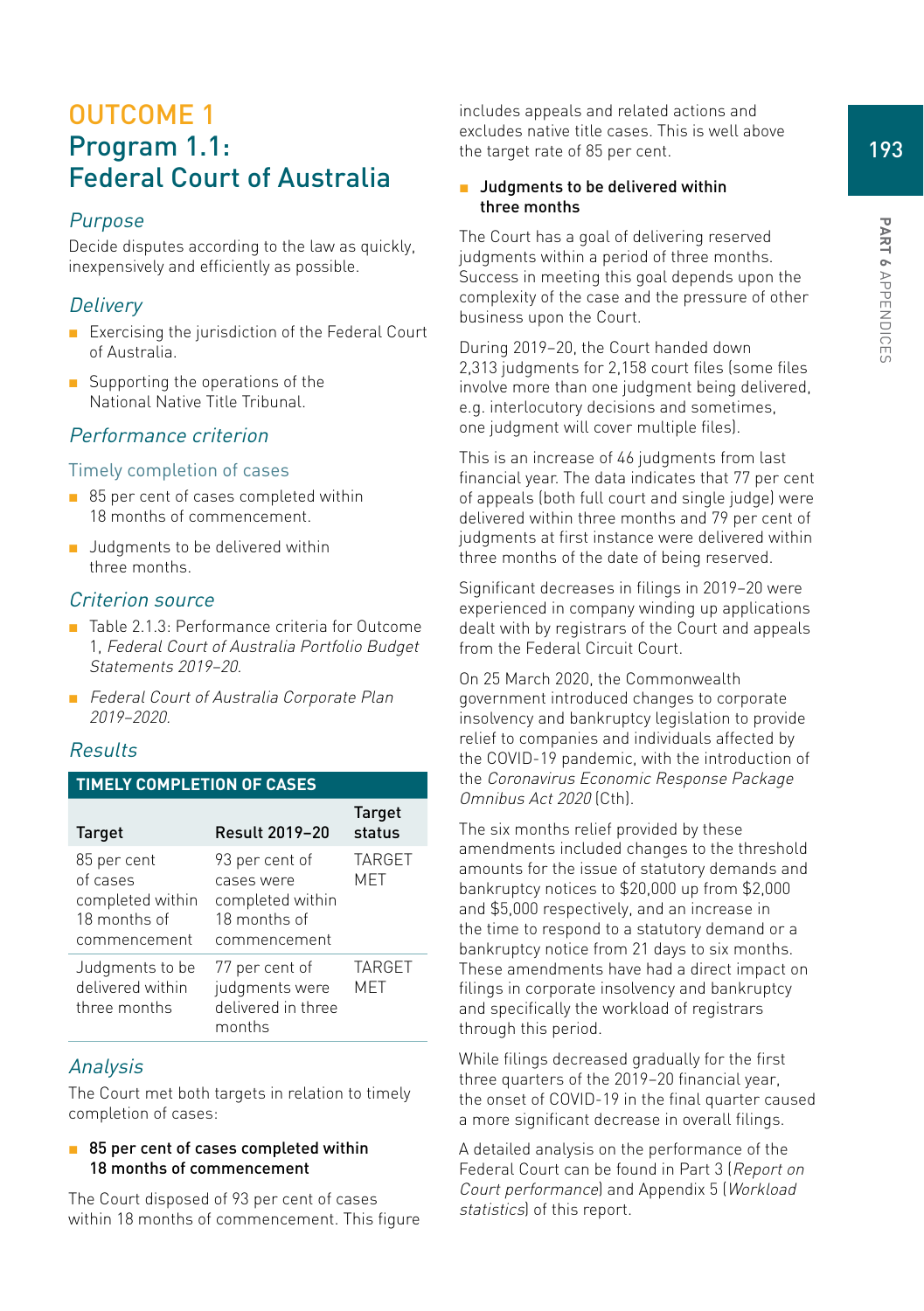## OUTCOME 2 Program 2.1: Family Court of Australia

#### Purpose

To help Australians resolve their most complex family disputes by deciding matters according to the law, promptly, courteously and effectively.

## **Delivery**

■ Exercising the jurisdiction of the Family Court of Australia.

The Family Court of Australia is a separate Chapter III court under the Australian Constitution and the performance criteria applicable to the Court is identified in the 2019–20 Federal Court of Australia Portfolio Budget Statements and in the Federal Court of Australia Corporate Plan 2019–2020.

## Performance criterion

#### Timely completion of cases

- Clearance rate of 100 per cent
- 75 per cent of judgments to be delivered within three months
- 75 per cent of cases pending conclusion to be less than 12 months old.

#### Criterion source

- Table 2.2.2: Performance criteria for Outcome 2, Federal Court of Australia Portfolio Budget Statements 2019–20.
- Federal Court of Australia Corporate Plan 2019–2020.

## Results

| <b>TIMELY COMPLETION OF CASES</b>                                     |                                                                      |                          |  |  |
|-----------------------------------------------------------------------|----------------------------------------------------------------------|--------------------------|--|--|
| <b>Target</b>                                                         | <b>Result 2019-20</b>                                                | <b>Target</b><br>status  |  |  |
| Clearance rate<br>of 100 per cent                                     | The clearance<br>rate was<br>99 per cent                             | <b>TARGET</b><br>NOT MET |  |  |
| 75 per cent of<br>judgments to be<br>delivered within<br>three months | 83 per cent of<br>judgments were<br>delivered within<br>three months | <b>TARGET</b><br>MET     |  |  |

#### **TIMELY COMPLETION OF CASES**

| <b>Target</b>                                                                     | Result 2019-20                                                                   | <b>Target</b><br>status  |
|-----------------------------------------------------------------------------------|----------------------------------------------------------------------------------|--------------------------|
| 75 per cent of<br>cases pending<br>conclusion to<br>be less than<br>12 months old | 65 per cent of<br>cases pending<br>conclusion were<br>less than 12<br>months old | <b>TARGET</b><br>NOT MET |

## Analysis

While the COVID-19 pandemic evolved largely in the last quarter of the 2019–20 financial year, its impact on the operations of the Family Court was significant.

There was a period of significant upheaval and adjustment at the end of March and beginning of April, during which the Court shifted to electronic hearings. This required substantial effort, reorganisation, training and administrative work on the part of judges and staff.

Despite this, there are certain hearings, such as trials in particularly complicated matters, that could not proceed. This is due to the inherent nature of conducting proceedings electronically, including the unpredictability of the technology and internet connection of the parties and witnesses, the added difficulties for some unrepresented litigants or those parties requiring interpreters, the impact of stay-at-home restrictions and the additional time consumed to conduct an electronic hearing compared to a face-to-face hearing. These effects will continue to be felt into the 2020–21 financial year.

The Court used its best endeavours to continue finalising as many cases as possible, and, to the credit of judges and staff, has maintained a clearance rate of 99 per cent across all applications. It is noted that, but for the impacts of the COVID-19 pandemic, the Court is likely to have met the 100 per cent clearance rate target. The Court received a 7 per cent increase in the number of Final Order Applications filed, an 8.2 per cent increase in the number of Applications in a Case filed, and a 7.5 per cent increase in the number of Applications for Consent Orders filed during 2019–20 compared to 2018–19.

The Court aims to deliver 75 per cent of reserved judgments within three months of completion of a trial. In 2019–20, 83 per cent of the 939 reserved original jurisdiction judgments (excluding judgments on appeal cases) were delivered within that timeframe.

194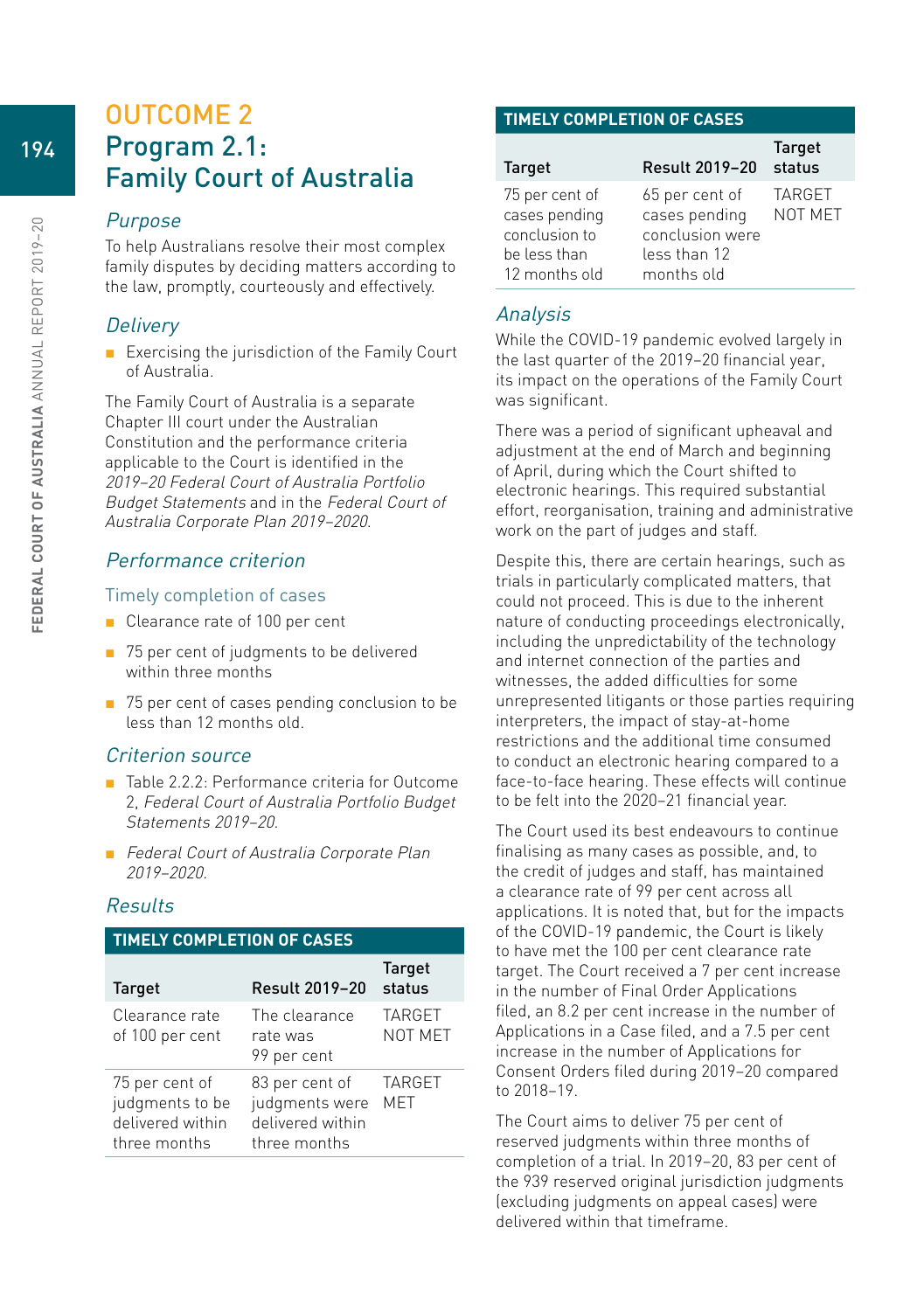The Court aims to have more than 75 per cent of its pending applications less than 12 months old. At 30 June 2020, 65 per cent of pending applications were less than 12 months old, an improvement compared with 62 per cent at 30 June 2019.

The Court regularly reviews its oldest cases to better understand the causes of their delay and to determine ways in which older cases can be managed. In February and March 2020, the Court was undertaking the Summer Campaign to clear aging pending final order applications nationally across the Court through referrals to both internal and external ADR, including where appropriate, family dispute resolution (FDR) with both a registrar and family consultant. This was successful in resolving a number of matters, however the Summer Campaign was postponed after completion in only two registries due to COVID-19.

A detailed analysis on the performance of the Family Court of Australia can be found in Part 3 (Report on Court performance) of the Family Court of Australia's 2019–20 Annual Report.

# OUTCOME 3 Program 3.1: Federal Circuit Court of Australia

#### Purpose

To assist with the effective resolution of disputes using streamlined procedures and appropriate dispute resolution processes to resolve matters as efficiently and cost effectively as possible.

#### **Delivery**

■ Exercising the jurisdiction of the Federal Circuit Court of Australia.

The Federal Circuit Court of Australia remains a separate Chapter III court under the Australian Constitution and the performance criteria applicable to the Court is identified in the 2019–20 Federal Court of Australia Portfolio Budget Statements and in the Federal Court Corporate Plan 2019–2020.

## Performance criterion

#### Timely completion of cases

- 90 per cent of final order applications disposed of within 12 months.
- 90 per cent of all other applications disposed of within six months.
- 70 per cent of matters resolved prior to trial.

#### Criterion source

- Table 2.3.2: Performance criteria for Outcome 3, Federal Court of Australia Portfolio Budget Statements 2019–20.
- Federal Court of Australia Corporate Plan 2019–2020.

#### Results

#### **TIMELY COMPLETION OF CASES**

| Target                                                                              | <b>Result 2019-20</b>                                                                    | Target<br>status                   |
|-------------------------------------------------------------------------------------|------------------------------------------------------------------------------------------|------------------------------------|
| 90 per cent<br>of final order<br>applications<br>disposed<br>of within<br>12 months | 62 per cent<br>of final order<br>applications<br>were disposed<br>of within<br>12 months | <b>TARGET</b><br><b>NOT</b><br>MET |
| 90 per cent<br>of all other<br>applications<br>disposed<br>of within<br>six months  | 89 per cent<br>of all other<br>applications<br>were disposed<br>of within<br>six months  | <b>TARGET</b><br><b>NOT</b><br>MET |
| 70 per cent of<br>matters resolved<br>prior to trial                                | 73 per cent of<br>matters were<br>resolved prior<br>to trial                             | TARGET<br>MET                      |

## Analysis

In 2019–20, the Federal Circuit Court achieved one target under timely completion of cases and was unable to achieve two. The first target includes disposals of final order applications filed in family law, as well as applications filed in general federal law and migration.

It is noted in this financial year, the Notice of Risk cause of action has not been included in consideration of the results of the second target as the Notice of Risk is not an application type. Previously in the 2017–18 and 2018–19 Annual Reports, the Notice of Risk cause of action was included in this target.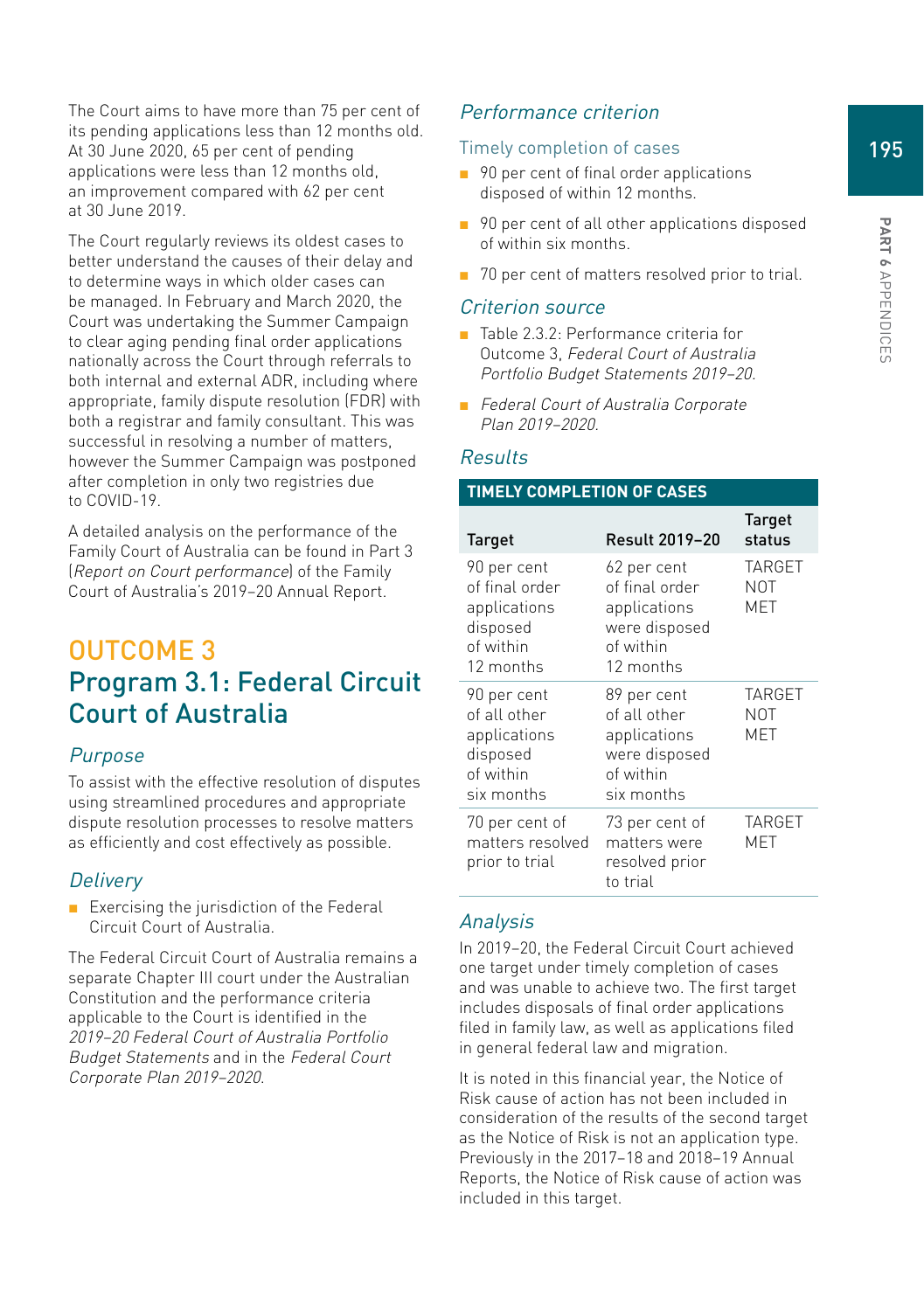The impact of the COVID-19 pandemic on the Court's operations in 2019–20 can be detected in the performance statistics. While the Court has been able to continue with the majority of its workload, there are certain categories of work that have not been able to be conducted electronically at the usual rate they would be undertaken, for example trials for final orders applications. Some trials have needed to be temporarily adjourned when parties do not have access to technology or a satisfactory internet connection, or when there are difficulties arising from access to an interpreter or other procedural fairness issues.

Additionally, there was a period of significant upheaval and adjustment at the end of March and beginning of April, during which the Court shifted to electronic hearings. This required substantial effort, reorganisation, training and administrative work on the part of judges and staff, which accounts for the slightly lower number of applications finalised overall during this financial year compared to the previous financial year (90,666 compared to 91,794).

A detailed analysis on the performance of the Federal Circuit Court can be found in Part 3 of the Federal Circuit Court of Australia's 2019–20 Annual Report.

# OUTCOME 4 Program 4.1: Commonwealth Courts Corporate Services

## Purpose

To provide efficient and effective corporate services to the Commonwealth Courts and the National Native Title Tribunal.

## **Delivery**

Providing efficient and effective corporate services for the Commonwealth Courts and the National Native Title Tribunal.

## Performance criterion

#### Efficient and effective corporate services

■ Corporate services to be provided within the agreed funding.

## Criterion source

- Table 2.4.2: Performance criteria for Outcome 4, Federal Court of Australia Portfolio Budget Statements 2019–20.
- Federal Court of Australia Corporate Plan 2019–2020.

## Results

#### **EFFICIENT AND EFFECTIVE CORPORATE SERVICES**

| <b>Target</b>                                                           | <b>Result 2019-20</b>            | <b>Target</b><br>status |
|-------------------------------------------------------------------------|----------------------------------|-------------------------|
| Corporate<br>services to<br>be provided<br>within the<br>agreed funding | This target has<br>been achieved | <b>TARGET</b><br>MFT    |

## Analysis

The key outcome measure for Corporate Services is improved administration and support for the resolution of matters according to law for litigants in the Federal Court of Australia, the Family Court of Australia and the Federal Circuit Court of Australia and parties in the National Native Title Tribunal, through efficient and effective provision of shared corporate services.

The intent behind the creation, in 2016, of Corporate Services, was to deliver short-term savings and place the Courts on a sustainable funding footing over the longer term, ensuring they are better placed to deliver services to litigants. The ability of Corporate Services to meet budget and projected average staffing numbers are the metrics that will be used to measure performance.

During 2019–20, the work of corporate services continued to focus on supporting the evolving needs of judges and staff across all the courts and tribunals, while delivering on required efficiencies to meet reduced appropriations.

As expected, a key focus was in the delivery of solutions to support the work of the Courts and Tribunal in response to the COVID-19 pandemic, effectively and quickly moving the business of the Courts to an online model. This involved upgrading the Courts' existing video conferencing platform to provide assurance around its capacity to continue to deliver the majority of its hearings online for the foreseeable future.

Investment in IT security was increased and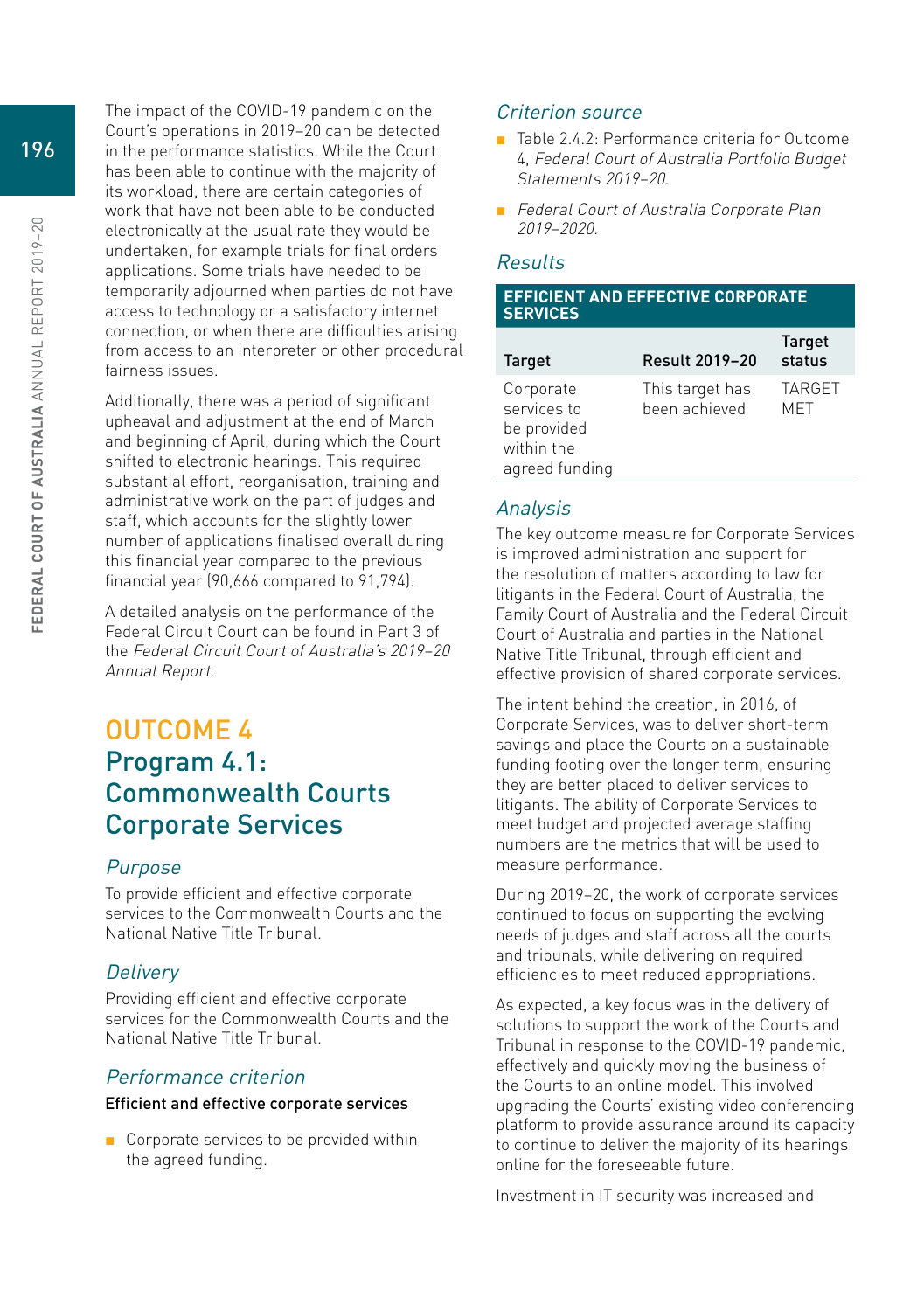various measures were implemented to enhance the protection of Court information and assets by reducing IT security risks and improving general IT security maturity levels.

A key achievement during the reporting period was the delivery of the digital court file in family law, allowing the Courts to create and access all court files electronically from any location around the country.

A detailed analysis on the performance of Corporate Services can be found in Part 4 (Management and accountability).

# OUTCOME 4 Program 4.2: Commonwealth Courts Registry Services

## Purpose

To provide efficient and effective registry services to the Commonwealth Courts and tribunals.

## **Delivery**

Providing efficient and effective registry services for the Commonwealth Courts and tribunals.

#### Performance criterion

#### Correct information

■ Less than 1 per cent of enquiries result in a complaint about registry services.

#### Timely processing of documents

- 75 per cent of documents processed within three working days.
- 90 per cent of documents processed within five working days.

#### Efficient registry services

■ All registry services provided within the agreed funding and staffing level.

#### Criterion source

- Table 2.4.2: Performance criteria for Outcome 4, Federal Court of Australia Portfolio Budget Statements 2019–20.
- Federal Court of Australia Corporate Plan 2019–2020.

#### Results

#### **CORRECT INFORMATION**

| <b>Target</b>                                                                                   | <b>Result 2019-20</b>                                                                             | <b>Target</b><br>status |
|-------------------------------------------------------------------------------------------------|---------------------------------------------------------------------------------------------------|-------------------------|
| Less than<br>1 per cent of<br>enquiries result<br>in a complaint<br>about registry<br>services. | .004 per cent<br>of enquiries<br>resulted in a<br>complaint about<br>registry services            | <b>TARGET</b><br>MET    |
|                                                                                                 | <b>TIMELY PROCESSING OF DOCUMENTS</b>                                                             |                         |
| 75 per cent of<br>documents<br>processed within<br>three working                                | 97.8 per cent<br>of documents<br>were processed<br>within three<br>working days                   | <b>TARGET</b><br>MET    |
| 90 per cent of<br>documents<br>processed<br>within five<br>working days                         | 98.4 per cent<br>of documents<br>were processed<br>within five<br>working days                    | <b>TARGET</b><br>MET    |
| <b>EFFICIENT REGISTRY SERVICES</b>                                                              |                                                                                                   |                         |
| All registry<br>services<br>provided within<br>the agreed<br>funding and<br>staffing level      | All registry<br>services were<br>provided within<br>the agreed<br>funding and<br>staffing levels. | <b>TARGET</b><br>MET    |

## Analysis

From 2019–20, the registry services functions for the Federal Court, Family Court and the Federal Circuit Court have been amalgamated into a separate program under Outcome 4: Program 4.2 Commonwealth Courts Registry Services. This initiative will provide the Courts with the opportunity to shape the delivery of administrative services across all federal courts in a more innovative and efficient manner. A focus on maximising registry operational effectiveness through streamlined structures and digital innovations will significantly contribute to the future financial sustainability of the Courts.

In 2019–20, Registry Services performed within its overall budgeted allocation of \$30,445,000 by 3 per cent, primarily due to COVID19 related savings in supplier expenditure.

Registries receive and process applications lodged at registry counters, via eFiling and in the mail. Registry Services staff processed